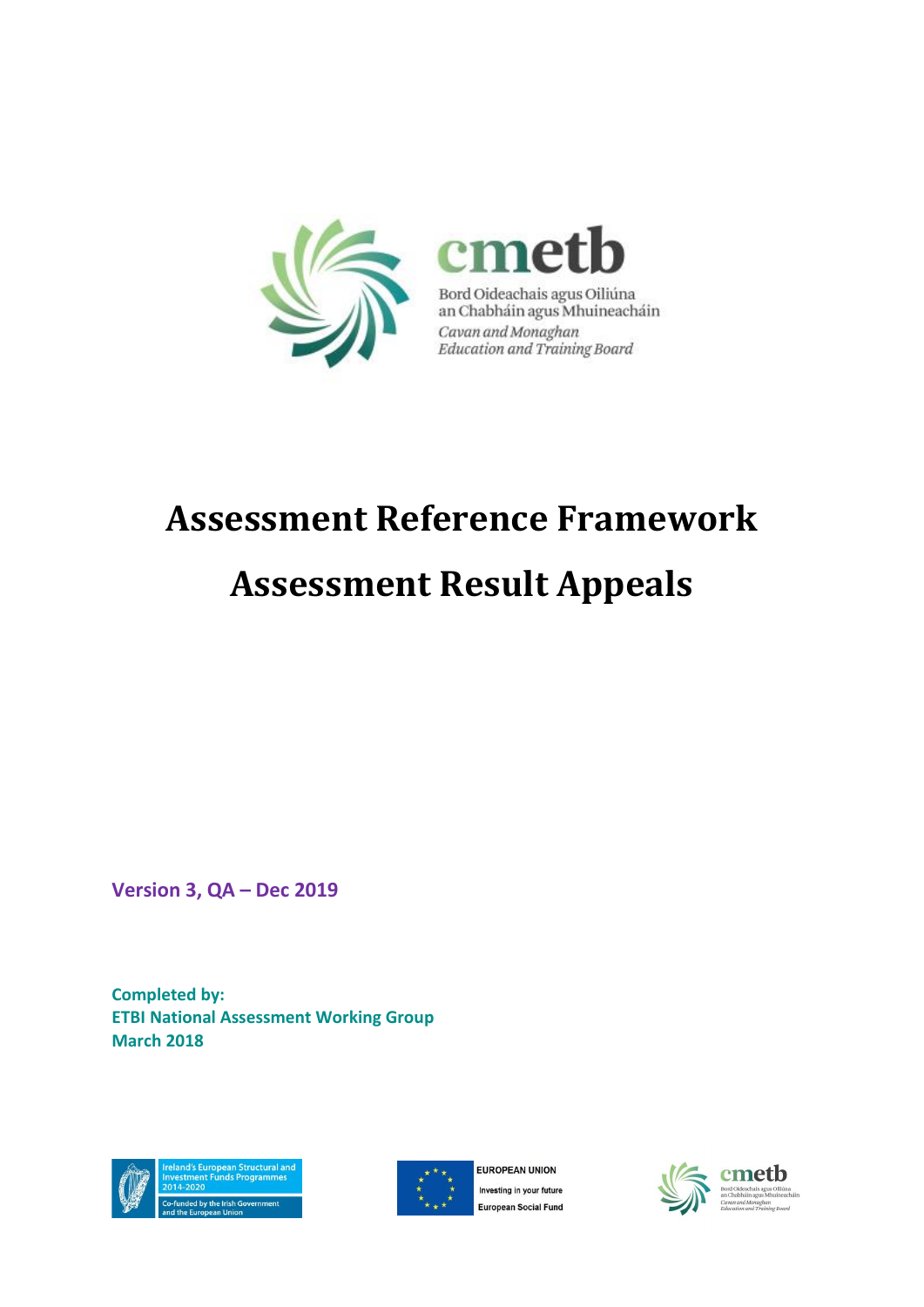## **Contents**

| 1.   |  |  |  |
|------|--|--|--|
| 2.   |  |  |  |
| 2.1. |  |  |  |
| 2.2. |  |  |  |
| 2.3. |  |  |  |
| 3.   |  |  |  |
| 3.1. |  |  |  |
| 3.2. |  |  |  |
| 3.3. |  |  |  |
| 3.4. |  |  |  |
| 4.   |  |  |  |
|      |  |  |  |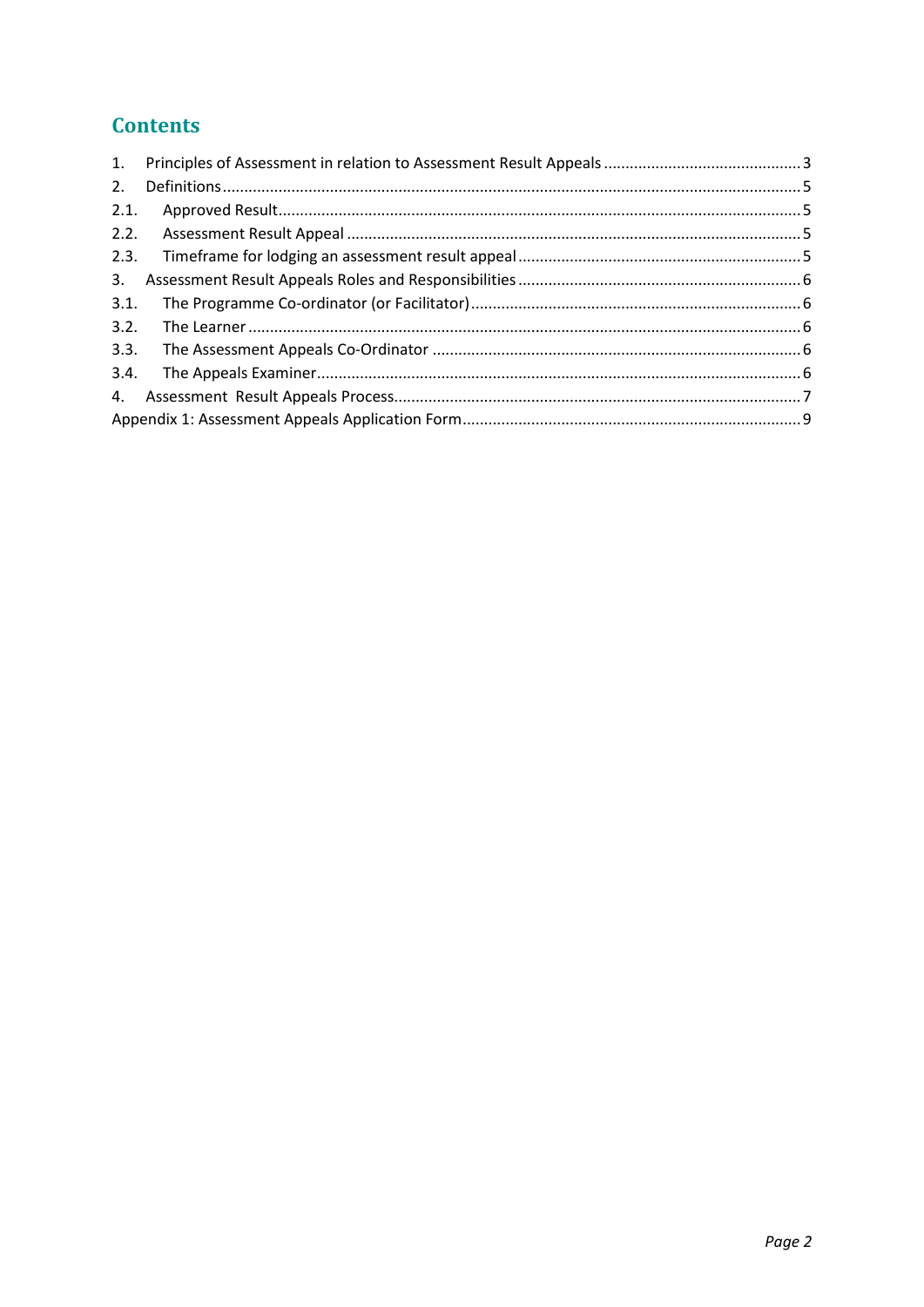# <span id="page-2-0"></span>**1. Principles of Assessment in relation to Assessment Result Appeals**

Quality assured assessment ensures that in criterion referenced assessment "learners are assessed and the assessment judgment is made based on whether the learner has reached the required national standards of knowledge, skill and competence for the award" (QQI, 2013 p.5). Central to quality assured assessment is the assumption that learners are assessed in a fair and consistent manner in line with the award standard. Quality assured assessment ensures adherence to the principles of assessment.

The following sets forth the principles of assessment which apply to this document: these principles are based on the QQI (2013) principles for assessment.

1. Validity

Validity is a fundamental assessment principle ensuring that an assessment measures what it is designed to measure: the relevant standard of knowledge, skill or competence required for an award should be assessed.

Validity in assessment occurs when:

- Assessment is fit for purpose (i.e. a practical assessment assesses a practical skill)
- Learners can produce evidence which can be measured against the award standard
- Assessors can make accurate assessment decisions
- Assessment is accessible to all candidates who are potentially able to achieve it

#### 2. Reliability

Reliability in assessment ensures that assessment measurement is accurate: the knowledge, skills and competence which the assessment measures should produce reliable and accurate results. Reliability in assessment ensures that results are consistent under similar conditions. Reliability in assessment occurs when:

- The assessment is based on valid assessment techniques
- Assessment conditions are consistent
- Learner evidence is reliable
- Results are consistent across various assessors, contexts, conditions and learners over time.

#### 3. Fair

Fairness in assessment supports the validity and reliability principles and provides equal opportunity to all learners. Fairness in assessment ensures: learners have access to appropriate resources/equipment in assessment; assessment design and implementation are fair to all learners; and policies and procedures exist to ensure fair assessment of learners.

4. Quality

Quality in assessment ensures that all assessment processes are quality assured.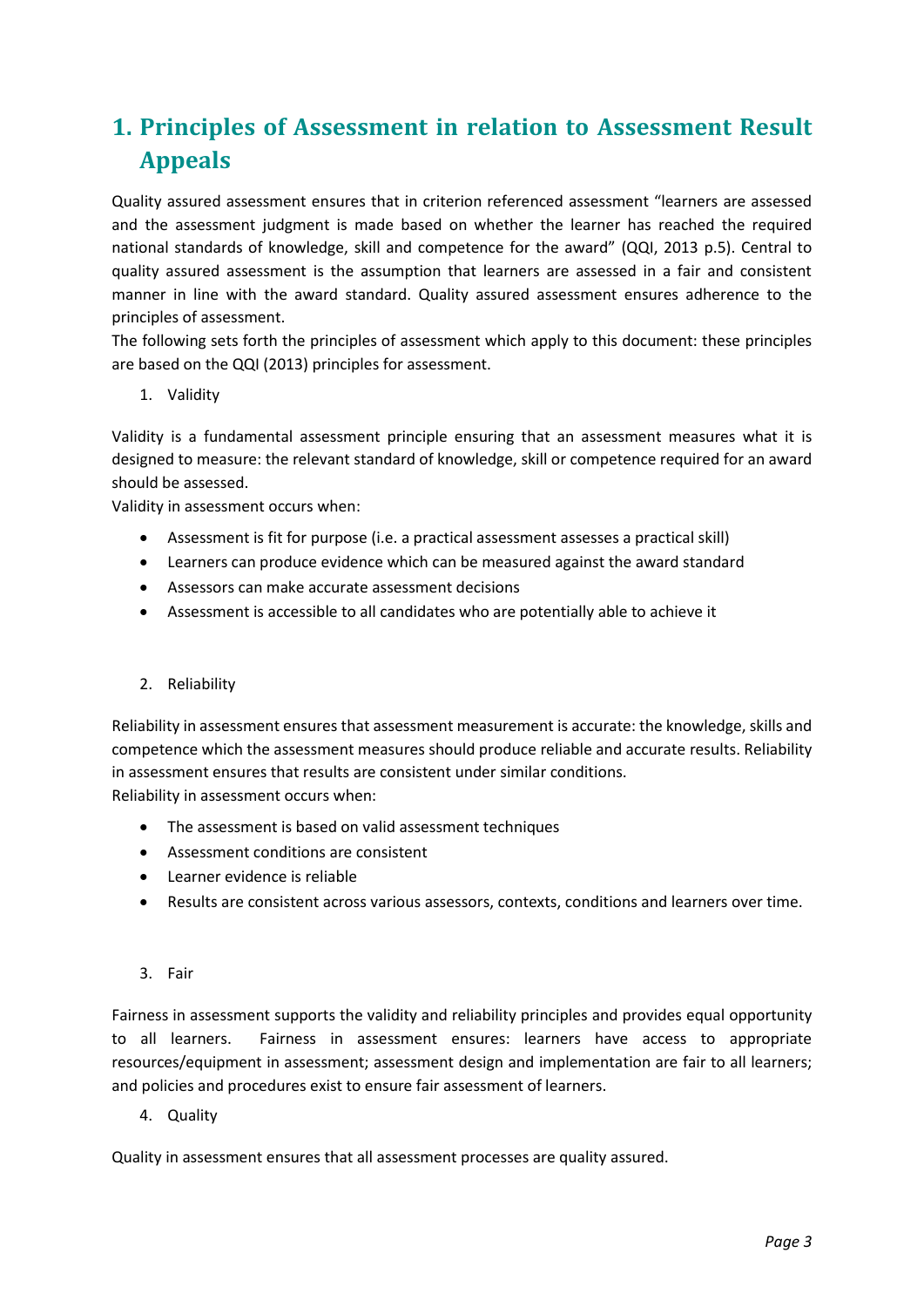#### 5. Transparency

Transparency in assessment ensures that assessment policy and procedures provide clarity to all relevant stakeholders.

Based on QQI Principles for Assessment (QQI, 2013)

Learners have the right to appeal their approved result within a specified timeframe. In order to ensure adherence to the principles of assessment, the following process should be followed in relation to assessment result appeals. This will thus ensure that assessment is fair for all learners along with being reliable and consistent across ETBs, programmes and modules.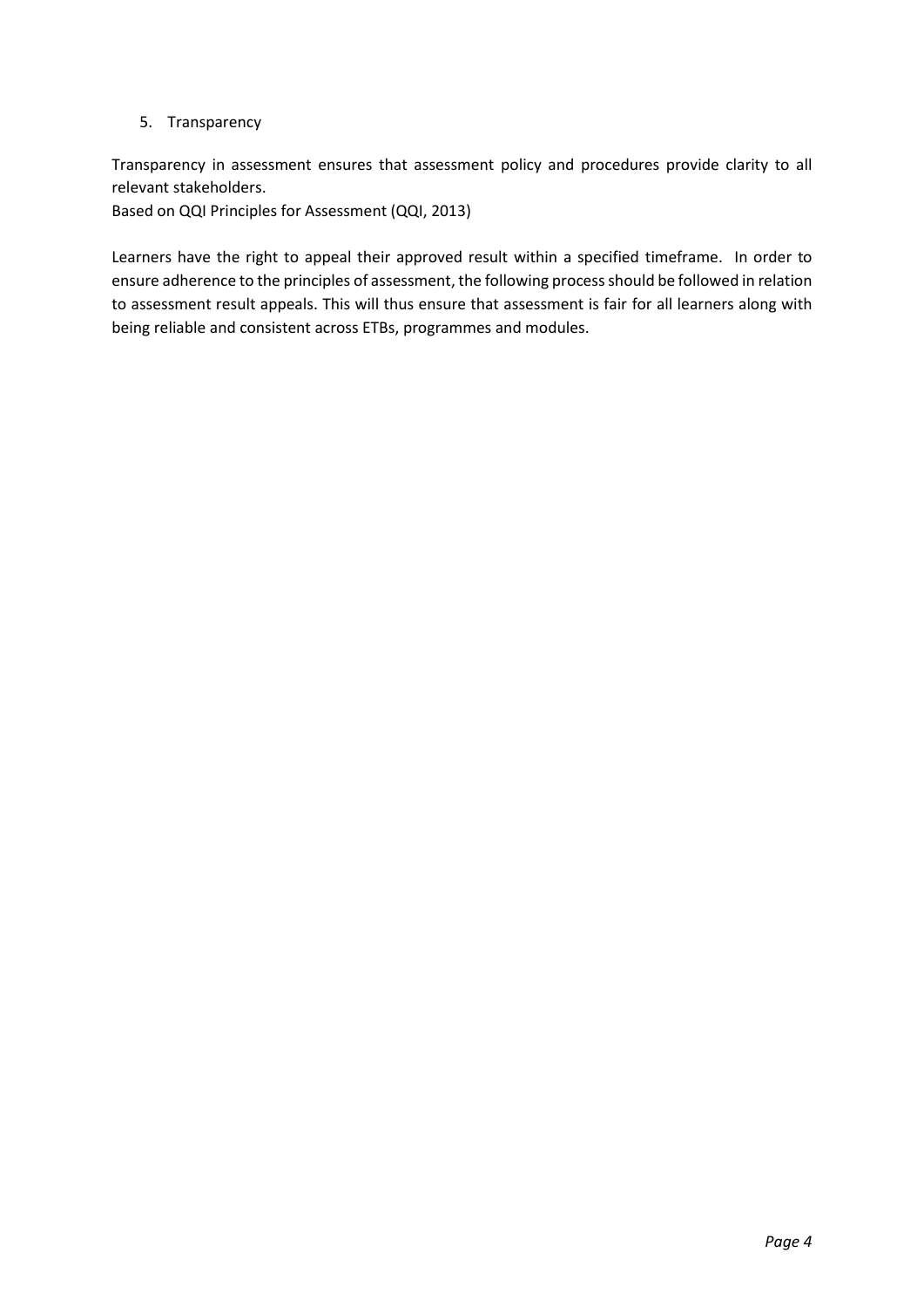## <span id="page-4-0"></span>**2. Definitions**

#### <span id="page-4-1"></span>**2.1. Approved Result**

Approved results are results which have been through the internal verification and external authentication process and been approved for distribution to learners by the Results Approval Panel. An appeal can only be made based on approved results.

### <span id="page-4-2"></span>**2.2. Assessment Result Appeal**

An assessment result appeal refers to the appeal of an approved result. In such cases, the learner is not satisfied with assessment result: the learner believes the marks awarded are not representative of the quality of the work submitted for assessment.

Only **approved results of work submitted** can be formally appealed by the learner. No new assessment evidence can be submitted.

### <span id="page-4-3"></span>**2.3. Timeframe for lodging an assessment result appeal**

Assessment result appeals should be made within ten **(10) working days** of the issuing of results.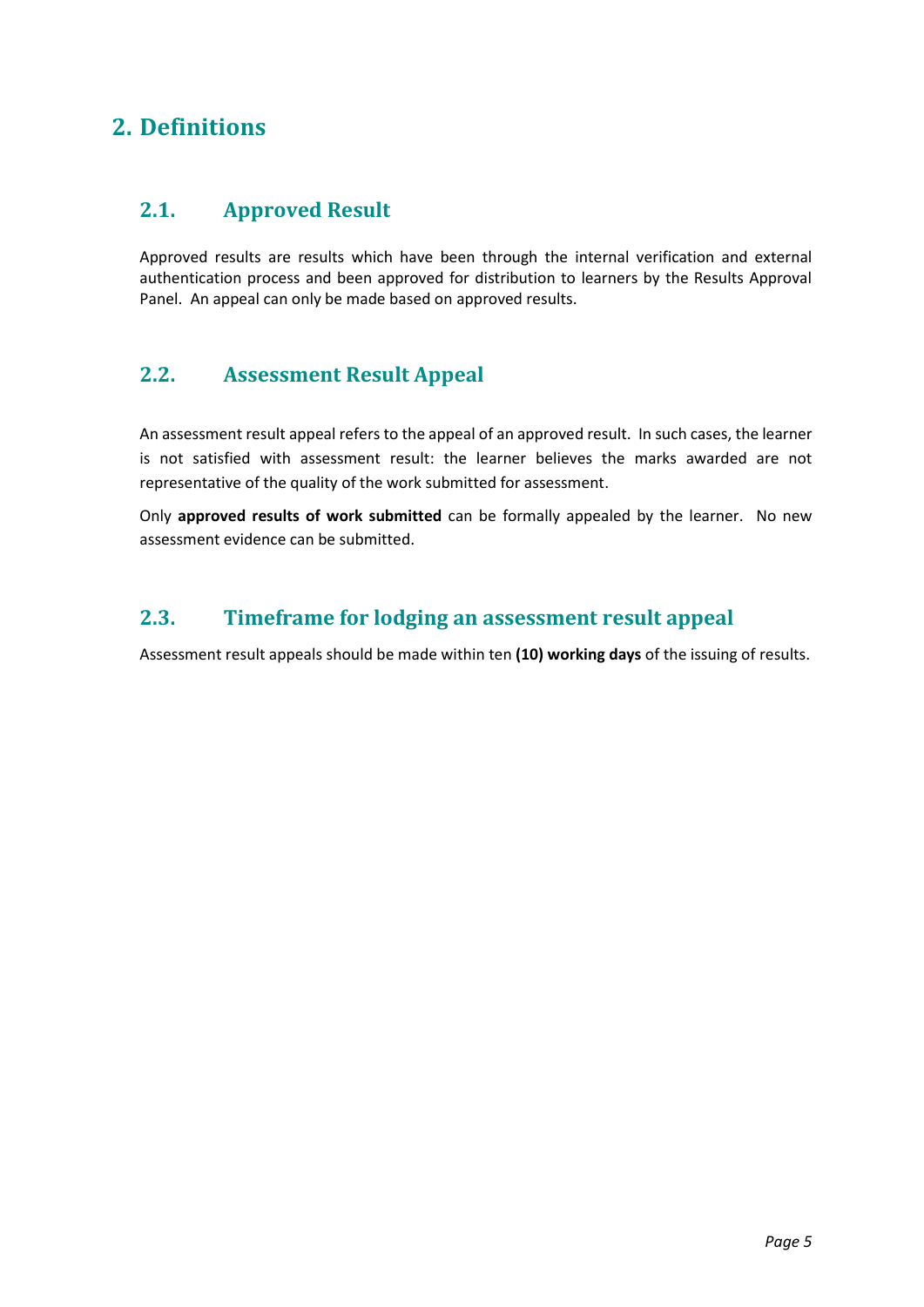## <span id="page-5-1"></span><span id="page-5-0"></span>**3. Assessment Result Appeals Roles and Responsibilities 3.1. The Programme Co-ordinator**

The Programme Co-ordinator (or facilitator) must:

- Ensure that all learners are made aware of:
	- o the grounds for making an appeal (assessment result appeal and assessment process appeal)
	- o the maximum time allowed to lodge an appeal
- Communicate the deadline date for requesting an appeal to the learner. Learners may not appeal after this date.
- Communicate CMETBs policy on secure storage and disposal of assessment evidence.
- Receive the appeal application from the learner
- Submit Assessment Appeals Application Form to the Assessment Appeals Co-Ordinator
- $\bullet$  Inform the awarding body of the result change<sup>1</sup> (if successful)
- Inform the learner of the outcome of the appeals application.

#### <span id="page-5-2"></span>**3.2. The Learner**

If a learner wishes to appeal an assessment result(s), the learner must:

- Note the grounds for appeal (assessment result appeal or assessment process appeal)
- Note the timeframe for appeal (see Section 2.3)
- Lodge an appeal (with fee if applicable) (see Section 4).

Only assessment evidence that has already been submitted as part of the final assessment can be considered as part of an appeal: no new evidence can be submitted.

## <span id="page-5-3"></span>**3.3. The Assessment Appeals Co-Ordinator**

The Assessment Appeals Co-Ordinator must:

- Ensure that all documentation is available for the appeal (completed appeals form, learner evidence etc.)
- Assign an Appeals Examiner
- Receive the decision of Appeals Examiner
- $\bullet$  Inform the awarding body of the result change<sup>2</sup> (if successful)
- Report appeal outcome decision to the Programme Co-ordinator (or facilitator).

## <span id="page-5-4"></span>**3.4. The Appeals Examiner**

An Appeals Examiner must:

- Examine the Assessment result appeal application and learner assessment evidence
- Make a decision regarding the appeal
- Report appeal outcome decision to the Assessment Appeals Co-Ordinator

 $1$  This role may be completed by the Assessment Appeals Co-Ordinator

<sup>&</sup>lt;sup>2</sup> This role may be completed by the Programme Co-ordinator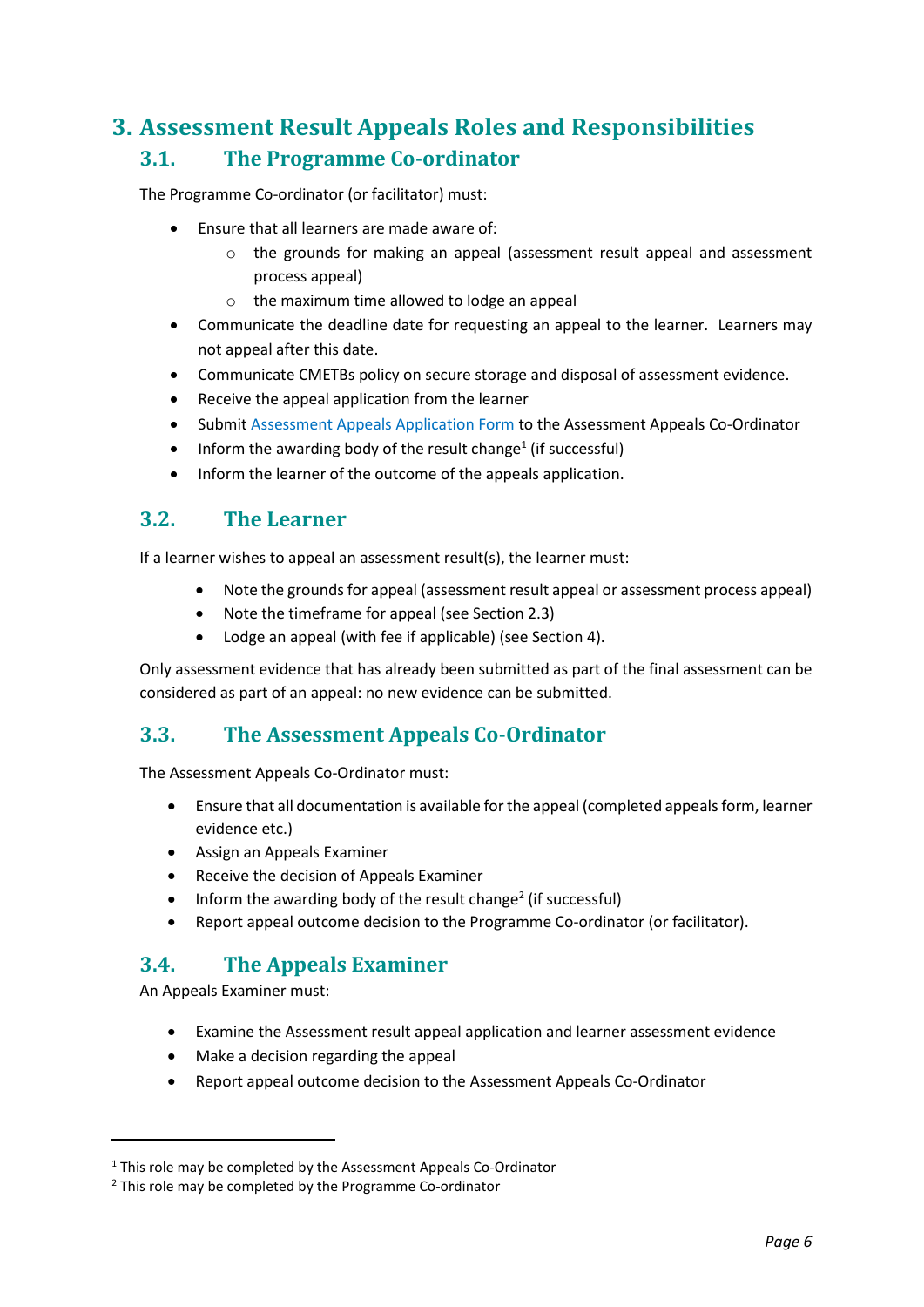## <span id="page-6-0"></span>**4. Assessment Result Appeals Process**

#### **Note:**

- **The learner is notified by the Centre of the deadline for appeals within the given assessment period.**
- **CMETB will endeavour to complete all appeals within a reasonable timeframe of twenty (20) working days on receipt of appeal. Every effort should be made to process the application as promptly as possible, especially if CAO/other deadlines may be impacted.**

Examples of conditions for activating a Result Appeal (this list is not exhaustive):

- a) Learner believes that test/assessment results were recorded, collated or combined inaccurately
- b) Learner believes that test/assessment was marked inappropriately

Where possible, the learner discusses the appeal application with the Learning Practitioner and/or Programme Co-ordinator and examines grounds for appeal and timeframe before proceeding

Only **approved results** can be formally appealed: no new assessment evidence can be submitted.

1. Learner completes the Assessment Appeals Application Form and submits form to Programme Co-ordinator (or facilitator) together with the Appeals Fee<sup>3</sup> (if applicable)

The learner must complete and return the Assessment Appeals Application Form (Appendix 1) and fee (if applicable). Appeals received after the deadline given by the Centre will not be processed.

2. Programme Co-ordinator (or facilitator) submits application to Assessment Appeals Co-**Ordinator** 

The Programme Co-ordinator (or facilitator) submits the application and assessment evidence to the Assessment Appeals Co-Ordinator. All assessment evidence, as required by the component specification/validated programme or module, must be available for the appeal. Any evidence not available will be assumed not to have been completed or submitted.

3. Assessment Appeals Co-Ordinator processes the application and assigns an Appeals Examiner

The Assessment Appeals Co-Ordinator:

• Assigns an Appeals Examiner

<sup>3</sup> *Appeal fee only applicable for appeal of results: this fee is refunded if appeal is successful*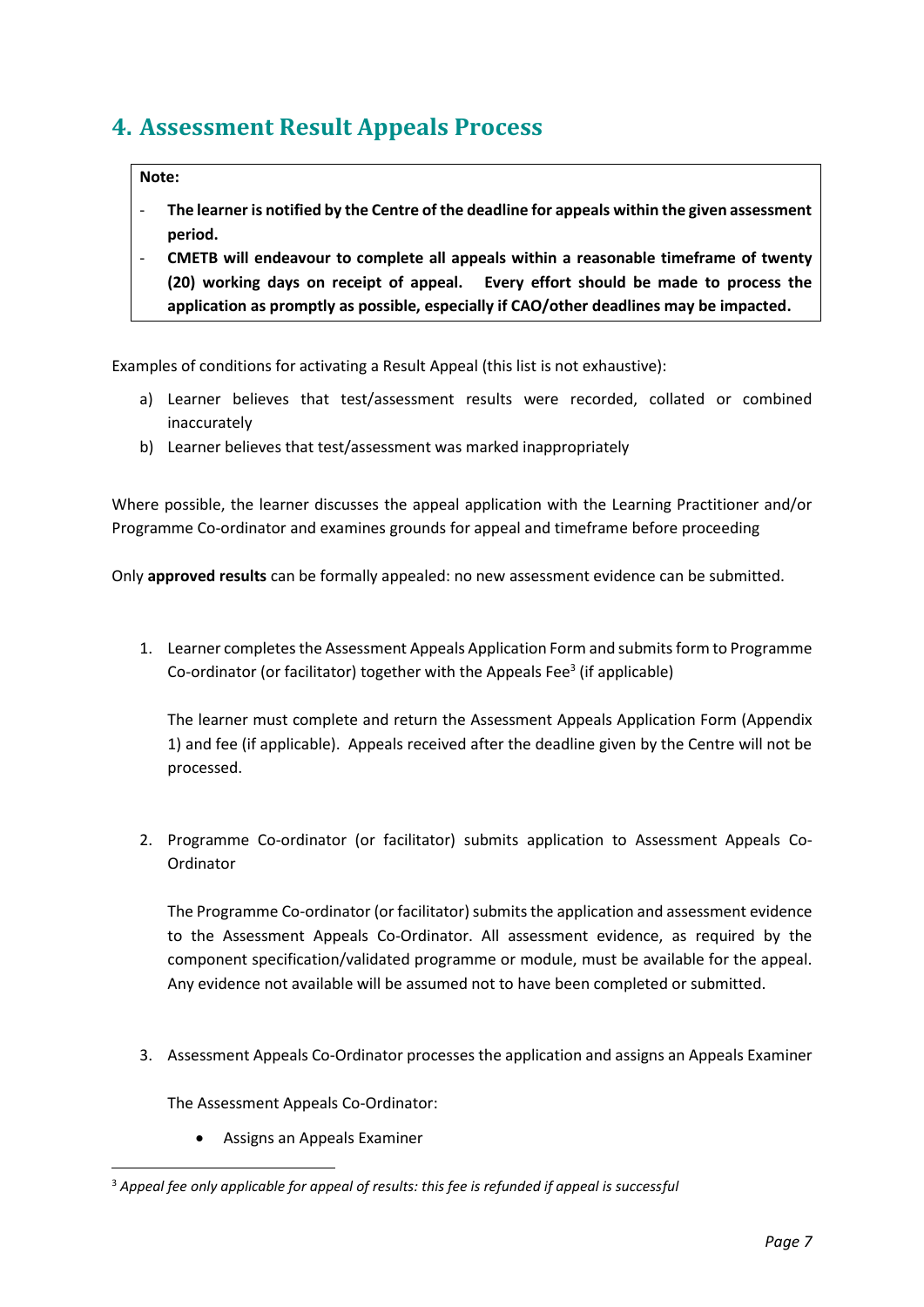- Will endeavour to complete all appeals within a reasonable timeframe of twenty (20) working days on receipt of appeal. **Every effort should be made to process the application as promptly as possible, especially if CAO/other deadlines may be impacted.**
- 4. Assessment Appeals Examiner makes a decision on the appeal and informs the Assessment Appeals Co-Ordinator

The Assessment Appeals Examiner completes a:

- **Totting/recording check** to check for any errors. If an error is found, marks are changed.
- **Review** of the assessment evidence and makes a decision as to whether grade are upheld or changed
- The Assessment Appeals Examiner makes a decision on the appeal and informs the Assessment Appeals Co-Ordinator of the outcome.
- 5. Assessment Appeals Co-Ordinator informs the Programme Co-ordinator (or facilitator) of the outcome of the appeal

The Assessment Appeals Co-Ordinator informs the Programme Co-ordinator (or facilitator) of the outcome of the assessment appeal (successful or unsuccessful) within a reasonable timeframe.

- 6. If successful, the Assessment Appeals Co-Ordinator or Programme Co-ordinator (or facilitator) informs the awarding body of change
- 7. Programme Co-ordinator (or facilitator) informs the learner of the outcome of the appeal application

The Programme Co-ordinator (or facilitator), informs the learner of the outcome of the appeal within a reasonable timeframe. Where applicable, the fee is refunded to learner.

8. At the next Results Approval Meeting, all appeal results from previous assessment period are ratified.

**The appeal result is final.**

## **References**

QQI (2013) Quality Assuring Assessment Guidelines for Providers. Available at: [http://www.qqi.ie/Downloads/Quality%20Assuring%20Assessment%20-](http://www.qqi.ie/Downloads/Quality%20Assuring%20Assessment%20-%20Guidelines%20for%20Providers%2C%20Revised%202013.pdf) [%20Guidelines%20for%20Providers%2C%20Revised%202013.pdf](http://www.qqi.ie/Downloads/Quality%20Assuring%20Assessment%20-%20Guidelines%20for%20Providers%2C%20Revised%202013.pdf) [Accessed 28th February 2018]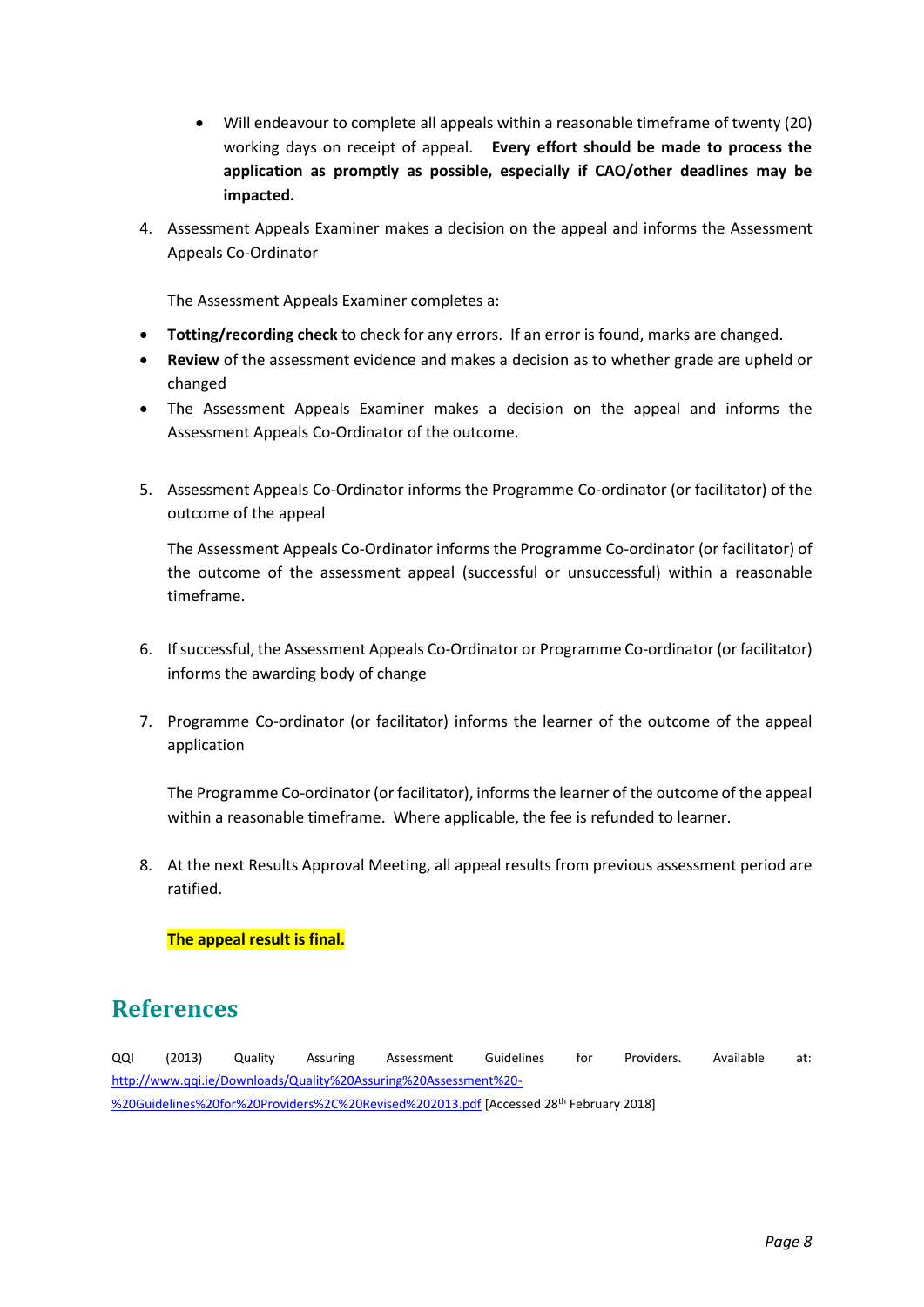# <span id="page-8-0"></span>**Appendix 1: Assessment Result Appeals Application Form**

| Part A: To be completed by the learner and returned to the Programme Co-ordinator (or |  |  |  |  |
|---------------------------------------------------------------------------------------|--|--|--|--|
| facilitator) by a specified deadline (10 working days)                                |  |  |  |  |
|                                                                                       |  |  |  |  |
| Centre Name:                                                                          |  |  |  |  |
| Learner Name:                                                                         |  |  |  |  |
| Learner Address:                                                                      |  |  |  |  |
| PPSN No:*mandatory                                                                    |  |  |  |  |
| Learner Number (if required)                                                          |  |  |  |  |
| Programme Code/Title:                                                                 |  |  |  |  |
| Are there impending deadlines which may need to be considered with this<br>Yes/No     |  |  |  |  |
| application: CAO Applicant/Other Applicant:                                           |  |  |  |  |
| If yes, please give details:                                                          |  |  |  |  |
|                                                                                       |  |  |  |  |

| <b>Details of application:</b> |  |  |
|--------------------------------|--|--|
|                                |  |  |
|                                |  |  |
|                                |  |  |
|                                |  |  |

| Module | Module Title | Module | Original | Ground for Appeal (see Table 1.1) | Fee |
|--------|--------------|--------|----------|-----------------------------------|-----|
| Code   |              | Level  | Result   |                                   |     |
|        |              |        |          |                                   |     |
|        |              |        |          |                                   |     |
|        |              |        |          |                                   |     |
|        |              |        |          |                                   |     |
|        |              |        |          | Total Fee €                       |     |

Candidates wishing to Appeal their final result must complete this form and return to the Facilitator, [Insert name and address of centre here], on or before xx/xx/xx.

Appeals received after this date will not be processed.

There is an administrative fee of €40 - per module (Y number of modules x €40) result that you wish to appeal. This fee must be made payable to [Insert name of Centre here], Fee should be paid by EFT, cheque, postal order or bank draft. NO CASH.

The outcome of the Appeal will be communicated directly to you in writing.

If successful the administrative fee of €40 per module will be refunded. Appeals will not be processed without payment of fee.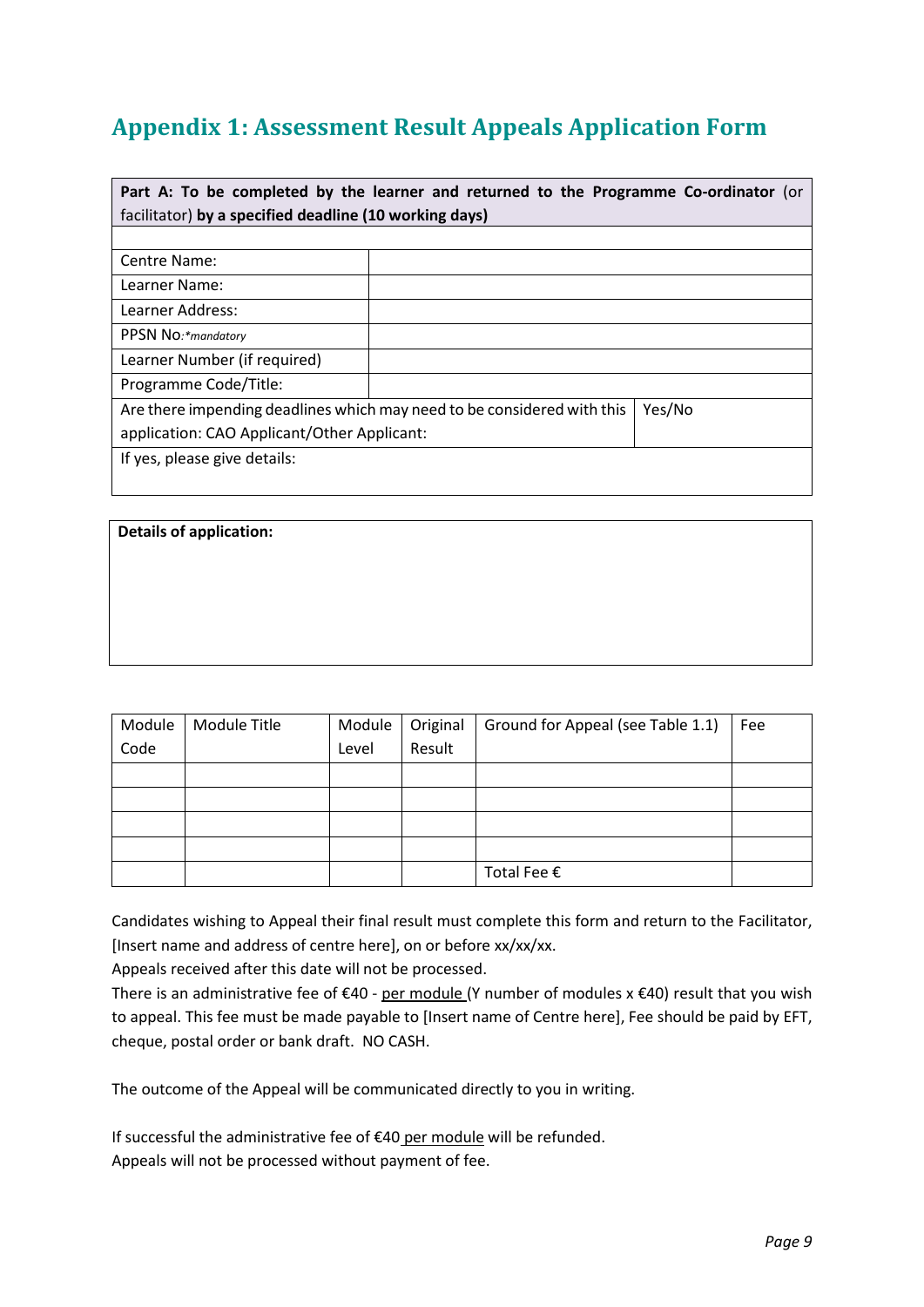| I can confirm that I have read and understand the appeals procedure including the grounds for appeal.         |       |  |
|---------------------------------------------------------------------------------------------------------------|-------|--|
| I can confirm that I have enclosed a total fee of €xx.xx. This fee is refundable if the appeal is successful. |       |  |
| Learner Signature:                                                                                            | Date: |  |
| <b>Facilitator Signature:</b>                                                                                 | Date: |  |
| Facilitator Name (Print):                                                                                     |       |  |

| Office Use:                    |       |                               |
|--------------------------------|-------|-------------------------------|
| Total Fee Received: $\epsilon$ | Date: | <b>Facilitator Signature:</b> |